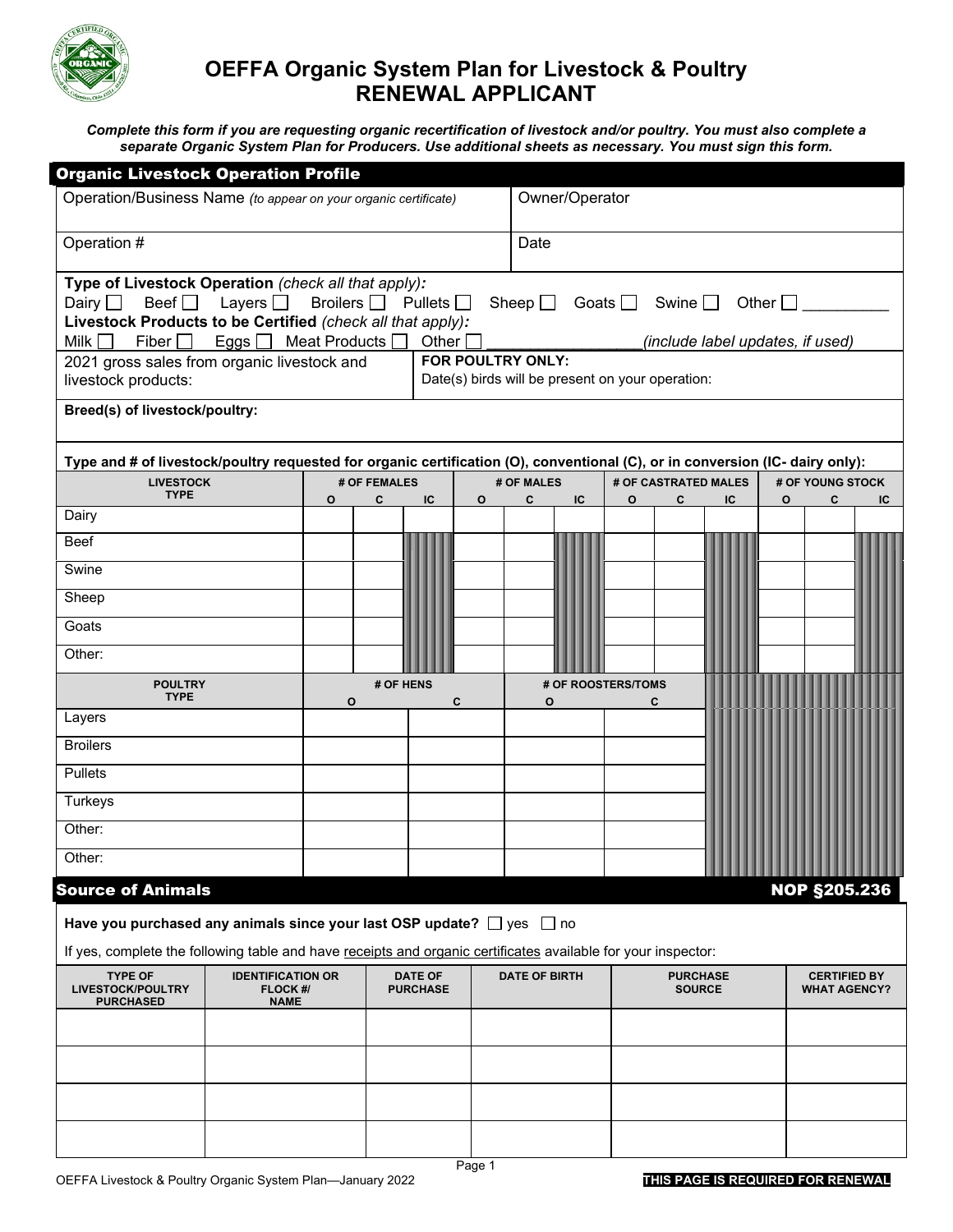| <b>Livestock List</b>              |                                         |                                |                                                                                                                                                                                                     |              | <b>NOP §205.236</b>                                                                                                                                                                                                                                                                                                                                                                                     |
|------------------------------------|-----------------------------------------|--------------------------------|-----------------------------------------------------------------------------------------------------------------------------------------------------------------------------------------------------|--------------|---------------------------------------------------------------------------------------------------------------------------------------------------------------------------------------------------------------------------------------------------------------------------------------------------------------------------------------------------------------------------------------------------------|
|                                    |                                         |                                |                                                                                                                                                                                                     |              | Please provide a list of all animals requested for certification. Poultry may be identified by flock. You may update a list submitted<br>previously or provide a new list, but please ensure livestock are positively identified and traceable from year to year. The following<br>information may be provided in another format if it contains equivalent information. Use additional pages as needed. |
| <b>TYPE OF</b><br><b>LIVESTOCK</b> | <b>IDENTIFICATION #/</b><br><b>NAME</b> | <b>DATE OF</b><br><b>BIRTH</b> | <b>ORGANIC SLAUGHTER</b><br><b>ELIGIBLE?</b><br>~Managed organically from<br>the last third of gestation<br>~No restricted substances that<br>exclude organic slaughter<br>(includes parasiticides) |              | <b>NOTES</b><br>Include any information pertaining to<br>slaughter eligibility, use of prohibited<br>substances, date of purchase & seller,<br>sold, died, etc.                                                                                                                                                                                                                                         |
|                                    |                                         |                                | $\Box$ yes                                                                                                                                                                                          | $\Box$ no    |                                                                                                                                                                                                                                                                                                                                                                                                         |
|                                    |                                         |                                | $\square$ yes                                                                                                                                                                                       | $\Box$ no    |                                                                                                                                                                                                                                                                                                                                                                                                         |
|                                    |                                         |                                | $\Box$ yes                                                                                                                                                                                          | $\Box$ no    |                                                                                                                                                                                                                                                                                                                                                                                                         |
|                                    |                                         |                                | $\square$ yes                                                                                                                                                                                       | $\Box$ no    |                                                                                                                                                                                                                                                                                                                                                                                                         |
|                                    |                                         |                                | $\Box$ yes                                                                                                                                                                                          | $\Box$ no    |                                                                                                                                                                                                                                                                                                                                                                                                         |
|                                    |                                         |                                | $\square$ yes                                                                                                                                                                                       | $\Box$ no    |                                                                                                                                                                                                                                                                                                                                                                                                         |
|                                    |                                         |                                | $\Box$ yes                                                                                                                                                                                          | $\Box$ no    |                                                                                                                                                                                                                                                                                                                                                                                                         |
|                                    |                                         |                                | $\square$ yes                                                                                                                                                                                       | $\Box$ no    |                                                                                                                                                                                                                                                                                                                                                                                                         |
|                                    |                                         |                                | $\Box$ yes                                                                                                                                                                                          | $\Box$ no    |                                                                                                                                                                                                                                                                                                                                                                                                         |
|                                    |                                         |                                | $\Box$ yes                                                                                                                                                                                          | $\Box$ no    |                                                                                                                                                                                                                                                                                                                                                                                                         |
|                                    |                                         |                                | $\Box$ yes                                                                                                                                                                                          | $\Box$ no    |                                                                                                                                                                                                                                                                                                                                                                                                         |
|                                    |                                         |                                | $\Box$ yes                                                                                                                                                                                          | $\Box$ no    |                                                                                                                                                                                                                                                                                                                                                                                                         |
|                                    |                                         |                                | $\Box$ yes                                                                                                                                                                                          | $\Box$ no    |                                                                                                                                                                                                                                                                                                                                                                                                         |
|                                    |                                         |                                | $\Box$ yes                                                                                                                                                                                          | $\Box$ no    |                                                                                                                                                                                                                                                                                                                                                                                                         |
|                                    |                                         |                                | $\Box$ yes                                                                                                                                                                                          | $\Box$ no    |                                                                                                                                                                                                                                                                                                                                                                                                         |
|                                    |                                         |                                | $\square$ yes                                                                                                                                                                                       | $\Box$ no    |                                                                                                                                                                                                                                                                                                                                                                                                         |
|                                    |                                         |                                | $\square$ yes                                                                                                                                                                                       | $\Box$ no    |                                                                                                                                                                                                                                                                                                                                                                                                         |
|                                    |                                         |                                | $\square$ yes                                                                                                                                                                                       | $\Box$ no    |                                                                                                                                                                                                                                                                                                                                                                                                         |
|                                    |                                         |                                | $\square$ yes                                                                                                                                                                                       | $\Box$ no    |                                                                                                                                                                                                                                                                                                                                                                                                         |
|                                    |                                         |                                | $\Box$ yes $\Box$ no                                                                                                                                                                                |              |                                                                                                                                                                                                                                                                                                                                                                                                         |
|                                    |                                         |                                | $\square$ yes                                                                                                                                                                                       | $\square$ no |                                                                                                                                                                                                                                                                                                                                                                                                         |
|                                    |                                         |                                | $\Box$ yes $\Box$ no                                                                                                                                                                                |              |                                                                                                                                                                                                                                                                                                                                                                                                         |
|                                    |                                         |                                | $\square$ yes                                                                                                                                                                                       | $\Box$ no    |                                                                                                                                                                                                                                                                                                                                                                                                         |
|                                    |                                         |                                | $\Box$ yes $\Box$ no                                                                                                                                                                                |              |                                                                                                                                                                                                                                                                                                                                                                                                         |
|                                    |                                         |                                | $\square$ yes                                                                                                                                                                                       | $\Box$ no    |                                                                                                                                                                                                                                                                                                                                                                                                         |
|                                    |                                         |                                | $\Box$ yes $\Box$ no                                                                                                                                                                                |              |                                                                                                                                                                                                                                                                                                                                                                                                         |
|                                    |                                         |                                | $\square$ yes                                                                                                                                                                                       | $\square$ no |                                                                                                                                                                                                                                                                                                                                                                                                         |
|                                    |                                         |                                | $\square$ yes                                                                                                                                                                                       | $\Box$ no    |                                                                                                                                                                                                                                                                                                                                                                                                         |
|                                    |                                         |                                | $\square$ yes                                                                                                                                                                                       | $\square$ no |                                                                                                                                                                                                                                                                                                                                                                                                         |
|                                    |                                         |                                | $\square$ yes                                                                                                                                                                                       | $\Box$ no    |                                                                                                                                                                                                                                                                                                                                                                                                         |
|                                    |                                         |                                | $\Box$ yes $\Box$ no                                                                                                                                                                                |              |                                                                                                                                                                                                                                                                                                                                                                                                         |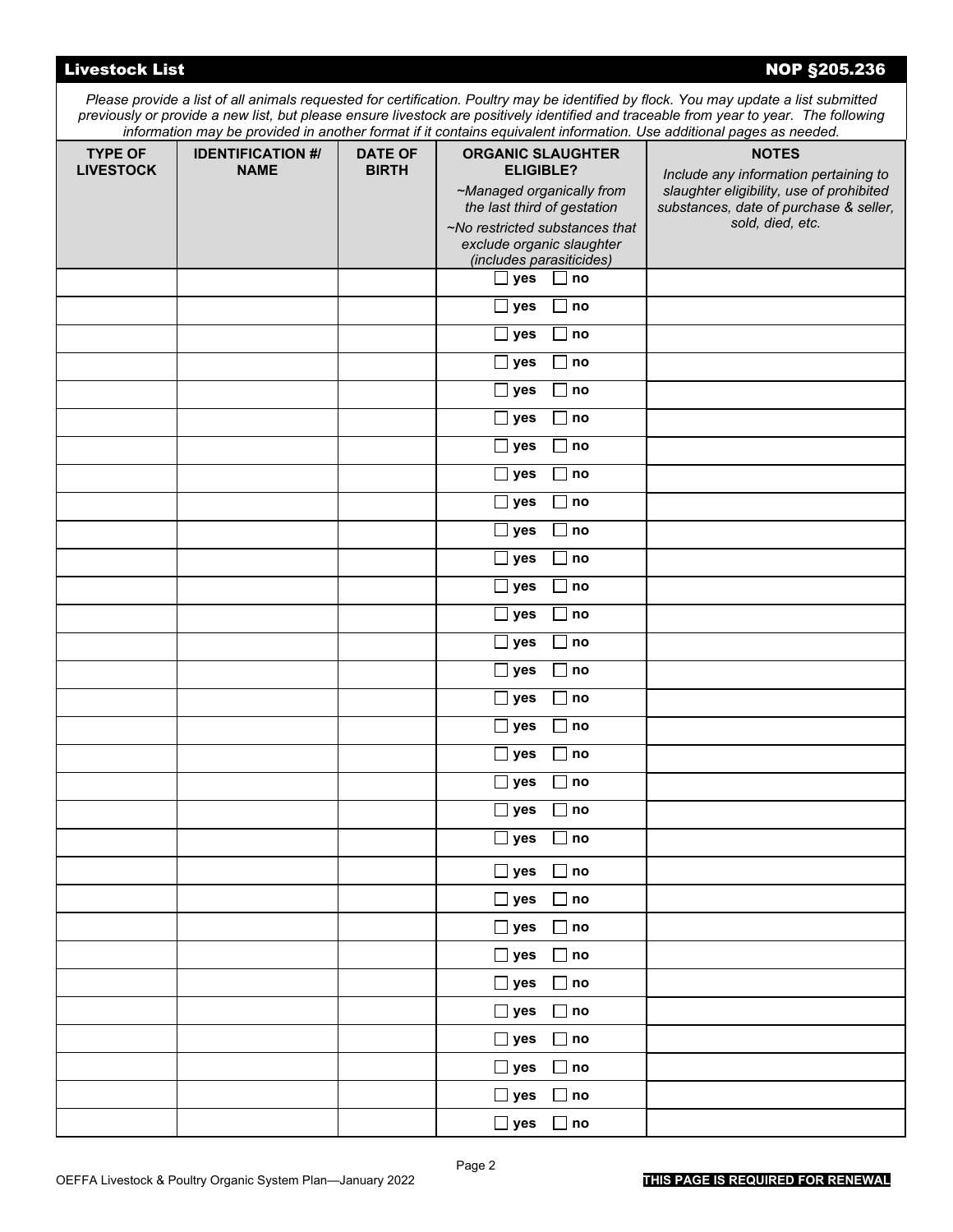| <b>NOP §205.237</b><br><b>Feed and Feed Supplements</b><br>A. FEEDSTUFFS (Projected for the calendar year) - Your inspector will verify all purchases since the last inspection. |                                                         |                                                      |                                     |                                       |                        |                                                                                                                                                                                                                                                                                          |                                            |  |
|----------------------------------------------------------------------------------------------------------------------------------------------------------------------------------|---------------------------------------------------------|------------------------------------------------------|-------------------------------------|---------------------------------------|------------------------|------------------------------------------------------------------------------------------------------------------------------------------------------------------------------------------------------------------------------------------------------------------------------------------|--------------------------------------------|--|
|                                                                                                                                                                                  | <b>FEEDSTUFF</b>                                        | <b>QUANTITY</b><br><b>PRODUCED</b><br><b>ON-FARM</b> | <b>QUANTITY</b><br><b>PURCHASED</b> |                                       |                        | SOURCE(S)                                                                                                                                                                                                                                                                                | <b>ORGANIC</b><br><b>CERT. ON</b><br>FILE? |  |
| Hay                                                                                                                                                                              |                                                         |                                                      |                                     |                                       |                        |                                                                                                                                                                                                                                                                                          |                                            |  |
| Corn                                                                                                                                                                             |                                                         |                                                      |                                     |                                       |                        |                                                                                                                                                                                                                                                                                          |                                            |  |
| Silage                                                                                                                                                                           |                                                         |                                                      |                                     |                                       |                        |                                                                                                                                                                                                                                                                                          |                                            |  |
|                                                                                                                                                                                  | Small Grain(s)                                          |                                                      |                                     |                                       |                        |                                                                                                                                                                                                                                                                                          |                                            |  |
|                                                                                                                                                                                  | Soybeans                                                |                                                      |                                     |                                       |                        |                                                                                                                                                                                                                                                                                          |                                            |  |
|                                                                                                                                                                                  | <b>Complete Feed</b>                                    |                                                      |                                     |                                       |                        |                                                                                                                                                                                                                                                                                          |                                            |  |
|                                                                                                                                                                                  |                                                         |                                                      |                                     |                                       |                        |                                                                                                                                                                                                                                                                                          |                                            |  |
|                                                                                                                                                                                  |                                                         |                                                      |                                     |                                       |                        |                                                                                                                                                                                                                                                                                          |                                            |  |
| Other                                                                                                                                                                            |                                                         |                                                      |                                     |                                       |                        |                                                                                                                                                                                                                                                                                          |                                            |  |
|                                                                                                                                                                                  |                                                         |                                                      |                                     |                                       |                        |                                                                                                                                                                                                                                                                                          |                                            |  |
|                                                                                                                                                                                  |                                                         |                                                      |                                     |                                       |                        |                                                                                                                                                                                                                                                                                          |                                            |  |
|                                                                                                                                                                                  | <b>B. FEED SUPPLEMENTS AND ADDITIVES:</b>               |                                                      |                                     |                                       |                        | □ No *NEW* supplements used or planned for use<br>List any *NEW* feed supplements and additives, including vitamins, minerals, salt, kelp, silage inoculants, preservatives, etc.<br>Feed supplements and additives already listed on your Renewal Report do not need to be listed here. |                                            |  |
|                                                                                                                                                                                  | <b>FEED SUPPLEMENT/</b><br><b>ADDITIVE/PRODUCT NAME</b> | PRODUCT MANUFACTURER<br><b>AND/OR SUPPLIER</b>       |                                     | <b>OEFFA PRE-</b><br><b>APPROVED?</b> | <b>OMRI</b><br>LISTED? | <b>REASON FOR</b><br><b>USE</b>                                                                                                                                                                                                                                                          |                                            |  |
|                                                                                                                                                                                  |                                                         |                                                      |                                     |                                       |                        |                                                                                                                                                                                                                                                                                          |                                            |  |
|                                                                                                                                                                                  |                                                         |                                                      |                                     |                                       |                        |                                                                                                                                                                                                                                                                                          |                                            |  |
|                                                                                                                                                                                  |                                                         |                                                      |                                     |                                       |                        |                                                                                                                                                                                                                                                                                          |                                            |  |
|                                                                                                                                                                                  |                                                         |                                                      |                                     |                                       |                        | Attach product labels for all inputs not previously approved by OEFFA.                                                                                                                                                                                                                   |                                            |  |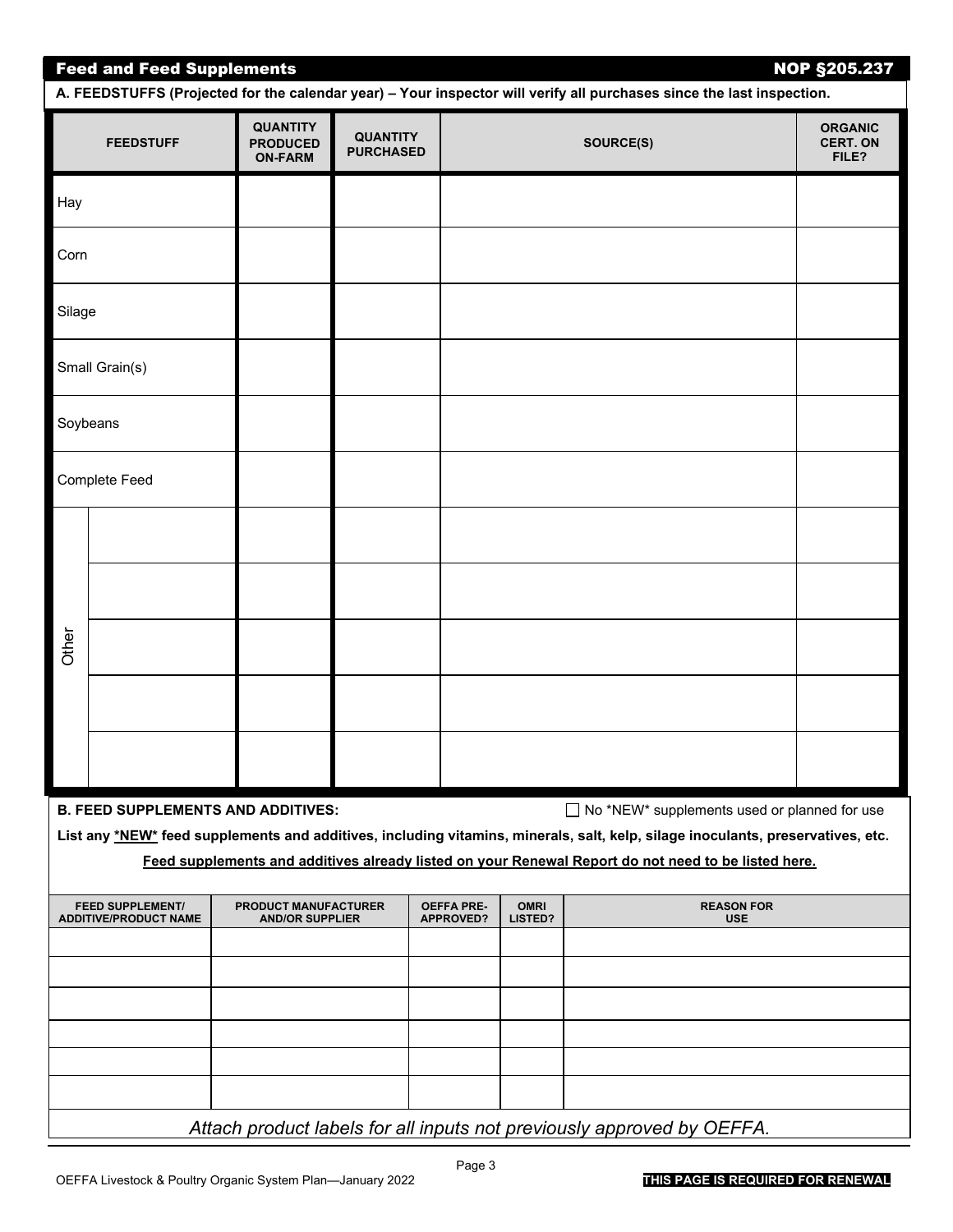| <b>Inputs</b>                                                                                                                                                                                                                                                                                                                                                                             |  |                                                 |                                            |  |                                                              |                                                                | NOP §205.201(a)(2)                               |  |
|-------------------------------------------------------------------------------------------------------------------------------------------------------------------------------------------------------------------------------------------------------------------------------------------------------------------------------------------------------------------------------------------|--|-------------------------------------------------|--------------------------------------------|--|--------------------------------------------------------------|----------------------------------------------------------------|--------------------------------------------------|--|
| A. BEDDING                                                                                                                                                                                                                                                                                                                                                                                |  |                                                 |                                            |  |                                                              |                                                                | None                                             |  |
| List all bedding material(s)<br>□ Yes □ No □ N/A<br>If roughage (i.e. straw, corn fodder, etc.) is it certified organic?<br>□ Yes □ No □ N/A □ Produced on-farm<br>Do you have a certificate for producer and/or handler on file?<br>If shavings or sawdust, do you have documentation that it is free of prohibited substances? $\Box$ Yes $\Box$ No $\Box$ N/A                          |  |                                                 |                                            |  |                                                              |                                                                |                                                  |  |
| B. HEALTHCARE & DRUG INPUTS used or planned for future use with organic animals.<br>List *NEW* treatments (including hormones, antibiotics, parasiticides, vaccinations, etc.) and preventive inputs (microbials,<br>etc.). Healthcare and drug inputs already listed on your Renewal Report do not need to be listed here.<br>No *NEW* healthcare or drug inputs used or planned for use |  |                                                 |                                            |  |                                                              |                                                                |                                                  |  |
| <b>NAME OF PRODUCT OR</b><br><b>TREATMENT</b>                                                                                                                                                                                                                                                                                                                                             |  | <b>MANUFACTURER AND/OR</b><br><b>BRAND NAME</b> | <b>HEALTH</b><br><b>PROBLEM OR DISEASE</b> |  | <b>PREVENTIVE (P)</b><br>TREATMENT (T)<br><b>VACCINE (V)</b> | <b>APPROVED (A)</b><br><b>RESTRICTED (R)</b><br>PROHIBITED (P) | <b>ANIMAL</b><br>ID(S), IF USED                  |  |
|                                                                                                                                                                                                                                                                                                                                                                                           |  |                                                 |                                            |  |                                                              |                                                                |                                                  |  |
|                                                                                                                                                                                                                                                                                                                                                                                           |  |                                                 |                                            |  |                                                              |                                                                |                                                  |  |
|                                                                                                                                                                                                                                                                                                                                                                                           |  |                                                 |                                            |  |                                                              |                                                                |                                                  |  |
|                                                                                                                                                                                                                                                                                                                                                                                           |  |                                                 |                                            |  |                                                              |                                                                |                                                  |  |
| <b>C. DAIRY SANITATION</b>                                                                                                                                                                                                                                                                                                                                                                |  |                                                 | $\Box$                                     |  |                                                              |                                                                | No *NEW* cleaning inputs used or planned for use |  |
| List all *NEW* cleaning products used in the milkhouse and parlor. Cleaning inputs already listed on your Renewal Report do                                                                                                                                                                                                                                                               |  |                                                 | not need to be listed here.                |  |                                                              |                                                                |                                                  |  |
| <b>PRODUCT NAME</b>                                                                                                                                                                                                                                                                                                                                                                       |  |                                                 | <b>MANUFACTURER AND/OR BRAND NAME</b>      |  |                                                              | <b>USE</b>                                                     |                                                  |  |
|                                                                                                                                                                                                                                                                                                                                                                                           |  |                                                 |                                            |  |                                                              | *NEW* PRE-DIP/UDDER WASH                                       |                                                  |  |
|                                                                                                                                                                                                                                                                                                                                                                                           |  |                                                 |                                            |  |                                                              | *NEW* POT-DIP                                                  |                                                  |  |
|                                                                                                                                                                                                                                                                                                                                                                                           |  |                                                 |                                            |  |                                                              | *NEW* DETERGENT                                                |                                                  |  |
|                                                                                                                                                                                                                                                                                                                                                                                           |  |                                                 |                                            |  |                                                              | *NEW* ACID CLEANER                                             |                                                  |  |
|                                                                                                                                                                                                                                                                                                                                                                                           |  |                                                 |                                            |  |                                                              | *NEW* SANITIZER                                                |                                                  |  |
| $\Box$ No other *NEW* inputs used or planned for use<br><b>D. OTHER NEW INPUTS</b>                                                                                                                                                                                                                                                                                                        |  |                                                 |                                            |  |                                                              |                                                                |                                                  |  |
| List *NEW* parasite or fly control products, water treatments, barn cleaning products, manure additives, rodent control inputs,<br>products used for physical alterations, egg washing products, and any other new input materials.<br>Inputs already listed on your Renewal Report do not need to be listed here.                                                                        |  |                                                 |                                            |  |                                                              |                                                                |                                                  |  |
| <b>PRODUCT NAME</b>                                                                                                                                                                                                                                                                                                                                                                       |  |                                                 | <b>MANUFACTURER AND/OR BRAND NAME</b>      |  |                                                              | <b>USE</b>                                                     |                                                  |  |
|                                                                                                                                                                                                                                                                                                                                                                                           |  |                                                 |                                            |  |                                                              |                                                                |                                                  |  |
|                                                                                                                                                                                                                                                                                                                                                                                           |  |                                                 |                                            |  |                                                              |                                                                |                                                  |  |
| Attach product labels for all inputs not previously approved by OEFFA.                                                                                                                                                                                                                                                                                                                    |  |                                                 |                                            |  |                                                              |                                                                |                                                  |  |
| <b>DMI Calculations (Required for ruminant livestock only)</b><br><b>NOP §205.237(c)</b>                                                                                                                                                                                                                                                                                                  |  |                                                 |                                            |  |                                                              |                                                                |                                                  |  |

NOP standards require that all ruminant livestock receive at least 30% of their Dry Matter Intake (DMI) from pasture during the grazing season. Each class of ruminant livestock (milking, dry, young stock/heifers, calves, etc.) that receives a different ration should have their own DMI calculation. You may use the worksheet on the next page or your own format if all the same information is included. Make copies of the blank form if necessary. The worksheet is also available in a computer-fillable version from OEFFA. If the grazing season has not yet started, provide projected dates and planned feed rations. Use completed dry matter intake calculations from past years to guide you in completing your own calculations on the following page. Your inspector will verify that you have updated DMI calculations through the grazing season. If you would like assistance completing this section, contact OEFFA for additional resources or to talk through the requirements and your calculations.  $\Box$  No Ruminants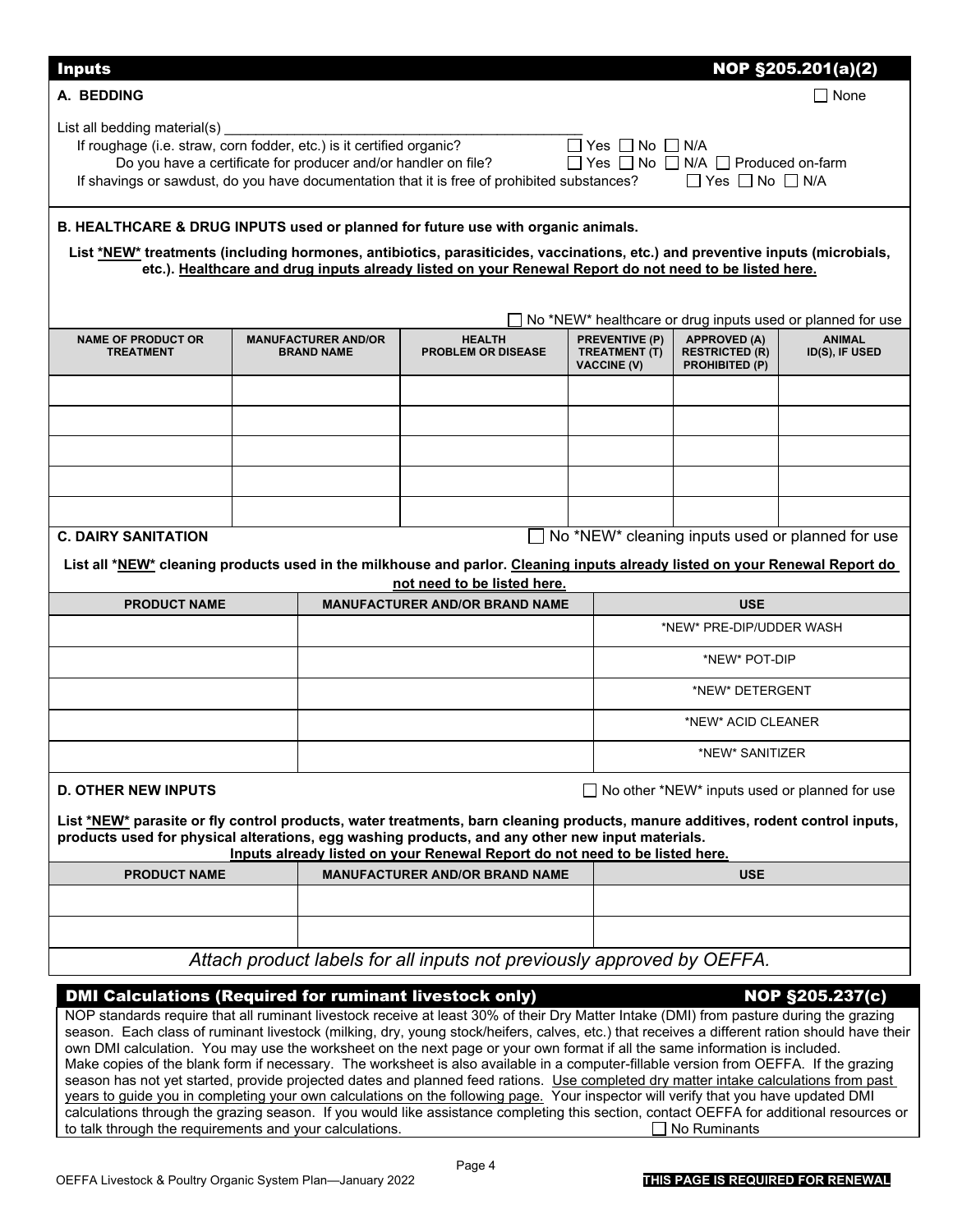|                                                                                                      | OEFFA Dry Matter Intake Calculation Worksheet for Organic Ruminant Livestock |                  |                   |                             |                                      |  |  |
|------------------------------------------------------------------------------------------------------|------------------------------------------------------------------------------|------------------|-------------------|-----------------------------|--------------------------------------|--|--|
|                                                                                                      |                                                                              |                  |                   |                             |                                      |  |  |
|                                                                                                      |                                                                              |                  |                   | Number of Animals in Group: |                                      |  |  |
|                                                                                                      |                                                                              |                  |                   | $\Box$ Other:               |                                      |  |  |
|                                                                                                      |                                                                              |                  |                   |                             |                                      |  |  |
| <b>RATION 1</b>                                                                                      |                                                                              |                  |                   |                             |                                      |  |  |
| Dates this Ration is Fed: from<br>Feed Type (do not list pasture)                                    | <b>Amount Fed Per Animal (lbs.)</b>                                          | to               | <b>DM Content</b> |                             | $=$ # of Days $[A]$<br>DM Fed (lbs.) |  |  |
|                                                                                                      |                                                                              | x                |                   | $=$                         |                                      |  |  |
|                                                                                                      |                                                                              | x                |                   | Ξ                           |                                      |  |  |
|                                                                                                      |                                                                              |                  |                   |                             |                                      |  |  |
|                                                                                                      |                                                                              | x                |                   | Ξ<br>$=$                    |                                      |  |  |
|                                                                                                      | $=$                                                                          | X<br>÷           | $=$               | $x 100 =$                   |                                      |  |  |
| DMD (lbs.)<br>Total DM Fed (lbs.)                                                                    | <b>DMI from Pasture (Ibs.)</b>                                               |                  | DMD (lbs.)        | [a]                         | <b>DMI from Pasture %</b>            |  |  |
|                                                                                                      | # of Days in this Ration [A] x DMI from this Ration [a]                      |                  |                   | $=$                         | Ration Value [1]                     |  |  |
| <b>RATION 2</b>                                                                                      |                                                                              |                  |                   |                             |                                      |  |  |
| Dates this Ration is Fed: from                                                                       |                                                                              | to               |                   |                             | $=$ # of Days $[B]$                  |  |  |
| Feed Type (do not list pasture)                                                                      | <b>Amount Fed Per Animal (lbs.)</b>                                          |                  | <b>DM Content</b> |                             | DM Fed (lbs.)                        |  |  |
|                                                                                                      |                                                                              | x                |                   | $=$                         |                                      |  |  |
|                                                                                                      |                                                                              | x                |                   | Ξ                           |                                      |  |  |
|                                                                                                      |                                                                              | x                |                   | Ξ                           |                                      |  |  |
|                                                                                                      |                                                                              | x                |                   | $\equiv$                    |                                      |  |  |
|                                                                                                      | $=$                                                                          | $\div$           | $=$               | $x 100 =$                   |                                      |  |  |
| DMD (lbs.)<br>Total DM Fed (lbs.)                                                                    | <b>DMI from Pasture (Ibs.)</b>                                               |                  | DMD (lbs.)        | [b]                         | <b>DMI from Pasture %</b>            |  |  |
|                                                                                                      | # of Days in this Ration [B] x DMI from this Ration [b]                      |                  |                   | $=$                         | Ration Value [2]                     |  |  |
| <b>RATION 3</b>                                                                                      |                                                                              |                  |                   |                             |                                      |  |  |
| Dates this Ration is Fed: from<br>Feed Type (do not list pasture)                                    | <b>Amount Fed Per Animal (Ibs.)</b>                                          | to               | <b>DM Content</b> |                             | $=$ # of Days $[C]$<br>DM Fed (lbs.) |  |  |
|                                                                                                      |                                                                              | $\boldsymbol{x}$ |                   | Ξ                           |                                      |  |  |
|                                                                                                      |                                                                              | x                |                   | Ξ                           |                                      |  |  |
|                                                                                                      |                                                                              |                  |                   |                             |                                      |  |  |
|                                                                                                      |                                                                              | x                |                   | $=$<br>$=$                  |                                      |  |  |
|                                                                                                      | $=$                                                                          | x<br>$\div$      | $=$               | $x 100 =$                   |                                      |  |  |
| DMD (lbs.)<br>Total DM Fed (lbs.)                                                                    | <b>DMI from Pasture (Ibs.)</b>                                               |                  | DMD (lbs.)        | [c]                         | <b>DMI from Pasture %</b>            |  |  |
| Ration Value [3]<br># of Days in this Ration [C]<br><b>x</b> DMI from this Ration [c]<br>$=$         |                                                                              |                  |                   |                             |                                      |  |  |
|                                                                                                      |                                                                              |                  |                   |                             |                                      |  |  |
| Calculating Average Dry Matter Intake from Pasture Over Entire Grazing Season                        |                                                                              |                  |                   |                             |                                      |  |  |
| Total Days in Grazing Season $([A]+[B]+[C]) =$<br>[Z]<br>Total Ration Value $([1]+[2]+[3]) =$<br>[Y] |                                                                              |                  |                   |                             |                                      |  |  |
|                                                                                                      |                                                                              |                  | $(Y) \div (Z) =$  |                             | <b>Average % DMI from Pasture</b>    |  |  |

Page 5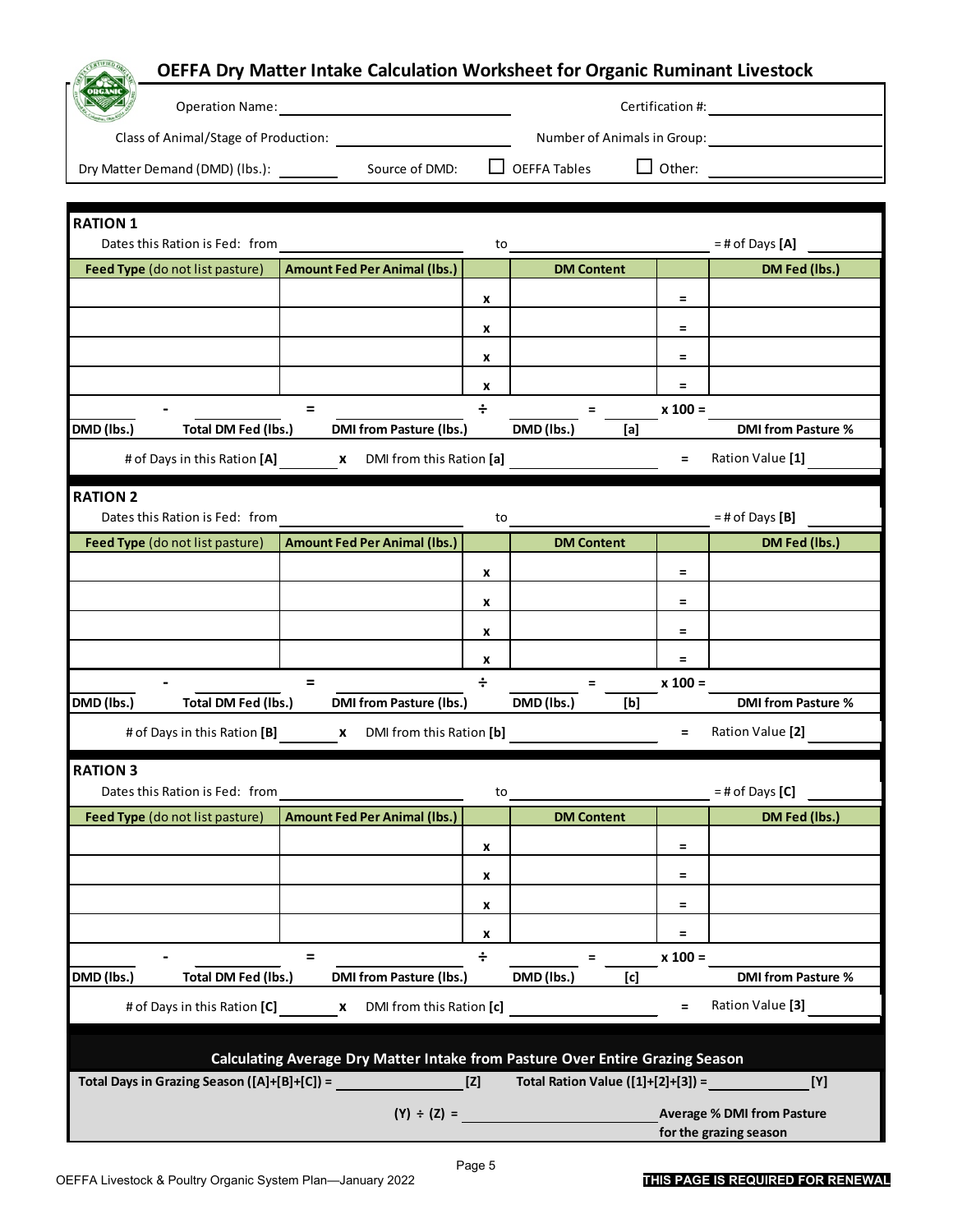| <b>International Markets</b>                                                                                                                                                                                                                                         |                                    |                  |    |        |       |       |                |  |  |
|----------------------------------------------------------------------------------------------------------------------------------------------------------------------------------------------------------------------------------------------------------------------|------------------------------------|------------------|----|--------|-------|-------|----------------|--|--|
| Complete this section if you plan to export organic products to other countries and/or if you would like international<br>equivalencies listed on your organic certificate. You may attach additional sheets if necessary.<br>$N/A - No$ International Marketing     |                                    |                  |    |        |       |       |                |  |  |
| Please list all organic livestock products you wish to export in the table below:                                                                                                                                                                                    |                                    |                  |    |        |       |       |                |  |  |
|                                                                                                                                                                                                                                                                      | Destination (check all that apply) |                  |    |        |       |       |                |  |  |
| <b>Livestock Product</b>                                                                                                                                                                                                                                             | Canada                             | Switzer-<br>land | EU | Taiwan | Japan | Korea | Other (list)   |  |  |
|                                                                                                                                                                                                                                                                      |                                    |                  |    |        |       |       |                |  |  |
|                                                                                                                                                                                                                                                                      |                                    |                  |    |        |       |       |                |  |  |
| Critical Variances – <i>complete sections for the destinations you checked in the table above</i>                                                                                                                                                                    |                                    |                  |    |        |       |       |                |  |  |
| A. CANADA<br>Not Applicable                                                                                                                                                                                                                                          |                                    |                  |    |        |       |       |                |  |  |
| Were all non-ruminant organic livestock (poultry, hogs, rabbits, etc.) raised according to the livestock stocking rates in the<br>Canadian Standard (CAN/CGSB 32.310-2006)?<br>$\Box$ Yes<br>$\Box$ No (list which animals do not meet the Canadian stocking rates): |                                    |                  |    |        |       |       |                |  |  |
| <b>B. TAIWAN</b>                                                                                                                                                                                                                                                     |                                    |                  |    |        |       |       | Not Applicable |  |  |
| Do you use systemic pain killers or analgesics in the production of organic livestock or any prohibited substances?<br>$\Box$ No<br>$\Box$ Yes (describe inputs, use, and animals affected):                                                                         |                                    |                  |    |        |       |       |                |  |  |
| <b>No</b><br>Do you plan to label livestock products to be exported?<br>Yes                                                                                                                                                                                          |                                    |                  |    |        |       |       |                |  |  |
| If YES:                                                                                                                                                                                                                                                              |                                    |                  |    |        |       |       |                |  |  |
| $\Box$ No<br>Do these labels meet the labeling requirements of the destination country?<br>Yes                                                                                                                                                                       |                                    |                  |    |        |       |       |                |  |  |
| Has OEFFA reviewed these labels and approved them specifically for export?<br>Yes<br>No (attach color labels for review)                                                                                                                                             |                                    |                  |    |        |       |       |                |  |  |
|                                                                                                                                                                                                                                                                      |                                    |                  |    |        |       |       |                |  |  |

## Organic Plan Update North State No and Security 1980 1000 NOP \$205.406(a)(1)

## *Certified (renewing) Producers:*

**Refer to the** *Organic Certification Application Instructions for OEFFA-Certified Operations* **form for complete instructions**.

- Review and complete the Renewal Report, which is included with this packet.
- Review your current OSP.
- Indicate areas where management practices have changed by checking the boxes below and briefly explain the change.
- Sign the Affirmation and follow the mailing instructions.

|                                                           | $\Box$ NO CHANGES                                                                                                                                                                                                                    |
|-----------------------------------------------------------|--------------------------------------------------------------------------------------------------------------------------------------------------------------------------------------------------------------------------------------|
|                                                           | Ruminant Livestock: <b>with the control of the control of the control of the control of the control of the control of the control of the control of the control of the control of the control of the control of the control of t</b> |
|                                                           |                                                                                                                                                                                                                                      |
|                                                           | ◯ Manure Management: __________________________                                                                                                                                                                                      |
|                                                           | $\Box$ Transportation: _________________________________                                                                                                                                                                             |
|                                                           |                                                                                                                                                                                                                                      |
| □ Health Management: <u>University</u> Health Management: | ◯ Marketing: _______________________________                                                                                                                                                                                         |
|                                                           | Recordkeeping: ________________________                                                                                                                                                                                              |
| □ Swine: <u>_____________________________</u>             |                                                                                                                                                                                                                                      |